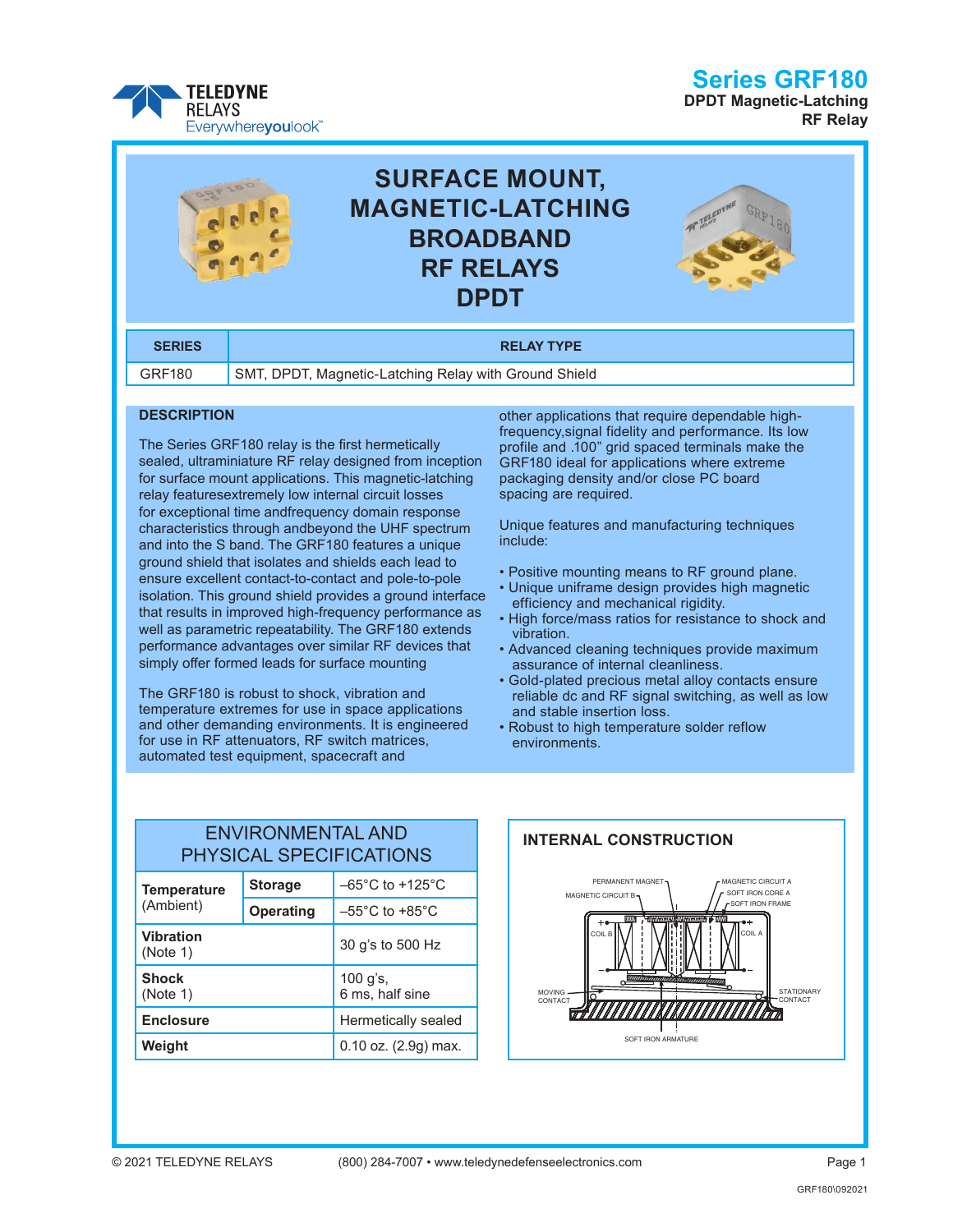# **Series GRF180**





| GENERAL ELECTRICAL SPECIFICATIONS (-55°C to +85°C unless otherwise noted)(Notes 2 & 3) |                                                                                                    |  |  |  |
|----------------------------------------------------------------------------------------|----------------------------------------------------------------------------------------------------|--|--|--|
| <b>Contact Arrangement</b>                                                             | 2 Form C (DPDT)                                                                                    |  |  |  |
| <b>Rated Duty</b>                                                                      | Continuous                                                                                         |  |  |  |
| <b>Contact Resistance</b>                                                              | $0.15 \Omega$ max.; 0.25 $\Omega$ max. afterlife at 0.25A / 28 Vdc                                 |  |  |  |
| <b>Contact Load Rating (DC)</b>                                                        | Resistive:<br>$0.25$ A/ $28$ Vdc<br>Low Level: $10$ to 50 $\mu$ A/10 to 50 mV                      |  |  |  |
| <b>Contact Life Ratings</b>                                                            | 10,000,000 cycles (typical) at low level<br>100,000 cycles min. at all other loads specified above |  |  |  |
| <b>Contact Overload Rating</b>                                                         | 0.5A/28 Vdc Resistive (100 cycles min.)                                                            |  |  |  |
|                                                                                        | GRF180-5: 410 mW typical $@$ nominal rated voltage                                                 |  |  |  |
| <b>Coil Operating Power</b>                                                            | GRF180-12: 288 mW typical @ nominal rated voltage                                                  |  |  |  |
|                                                                                        | GRF180-26: 351 mW typical @ nominal rated voltage                                                  |  |  |  |
| <b>Contact Carry Rating</b>                                                            | <b>Contact Factory</b>                                                                             |  |  |  |
| <b>Operate Time</b>                                                                    | 2.0 ms max. @ nominal rated coil voltage                                                           |  |  |  |
| <b>Minimum Operatue Pulse</b>                                                          | 6.0 ms width $@$ rated voltage                                                                     |  |  |  |
| <b>Intercontact Capacitance</b>                                                        | 0.2 pf typical                                                                                     |  |  |  |
| <b>Insulation Resistance</b>                                                           | $1,000$ M $\Omega$ min. between mutually isolated terminals                                        |  |  |  |
| <b>Dielectric Strength</b>                                                             | 350 Vrms (60 Hz) @ atmospheric pressure                                                            |  |  |  |

### **DETAILED ELECTRICAL SPECIFICATIONS (-55°C to +85°C unless otherwise noted)(Note 3)**

| <b>BASE PART NUMBERS (RF180)</b> |      | <b>RF180-5</b> | <b>RF180-12</b> | <b>RF180-26</b> |
|----------------------------------|------|----------------|-----------------|-----------------|
| Coil Voltage (Vdc)               | Nom. | 5.0            | 12.0            | 26.5            |
|                                  | Max. | 6.0            | 16.0            | 32.0            |
| Coil Resistance (Ohms ±20%)      |      | 61             | 500             | 2.000           |
| Set and Reset Voltage (Vdc)      | Max. | 3.5            | 9.0             | 18.0            |



#### **NOTES**

- 1. Relay contacts will exhibit no chatter in excess of 10 µs or transfer in excess of 1 µs.
- 2. Characteristics shown as "typical" are based on available data and are best estimates. No ongoing verification tests are performed.
- 3. Unless otherwise specified, parameters are initial values.
- 4. Parts ordered will be provided with Gold-Plated leads which have a typical plating thickness of 25-40 µin.
- 5. Using an operate voltage less than the specified minimum may result in unreliable operation.
- 6. Relay temperature during soldering shall not exceed 250°C, and reflow temperature shall not exceed 250°C, 3 passes, 1 minute each.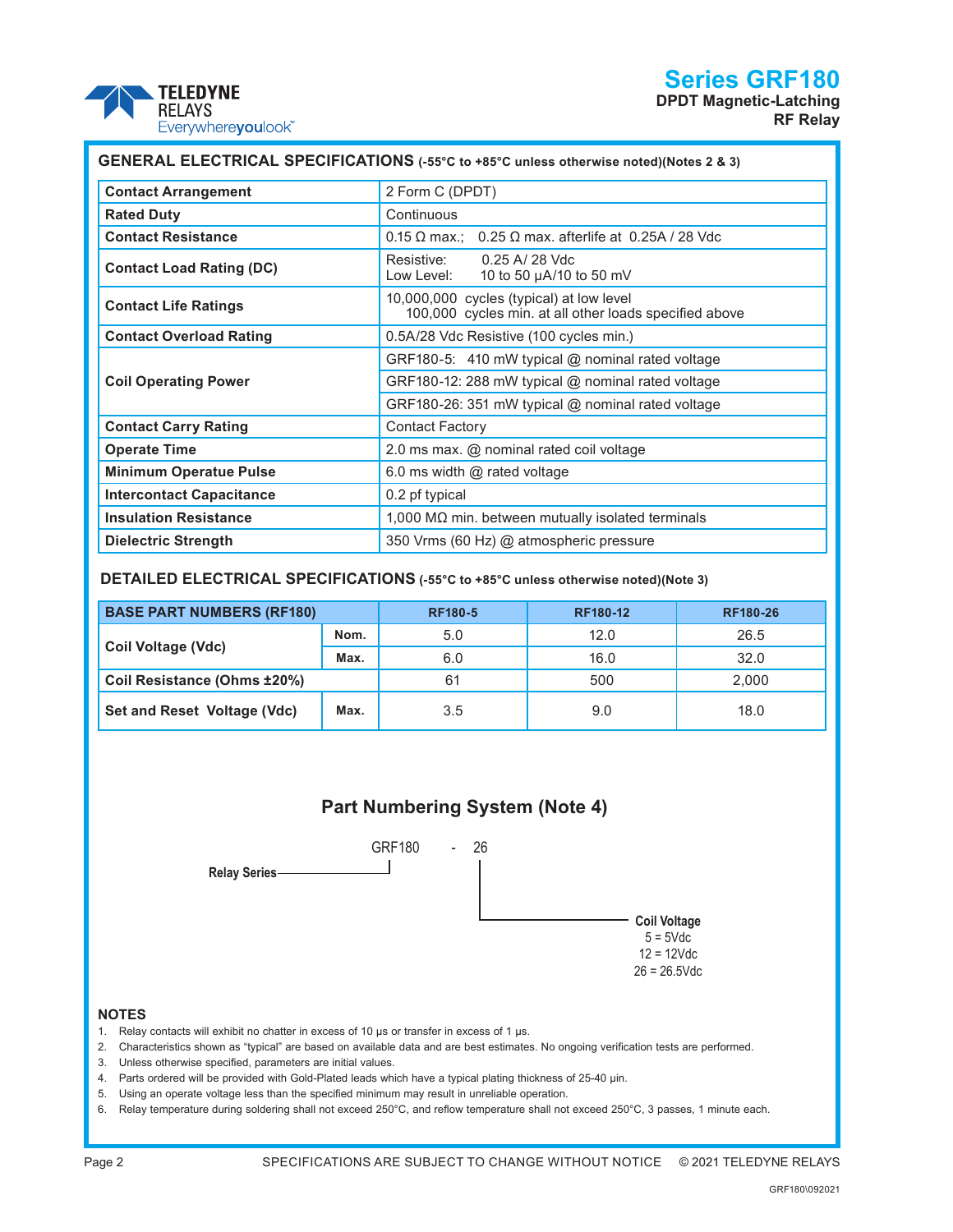

## **Series GRF180 DPDT Magnetic-Latching**

**RF Relay**